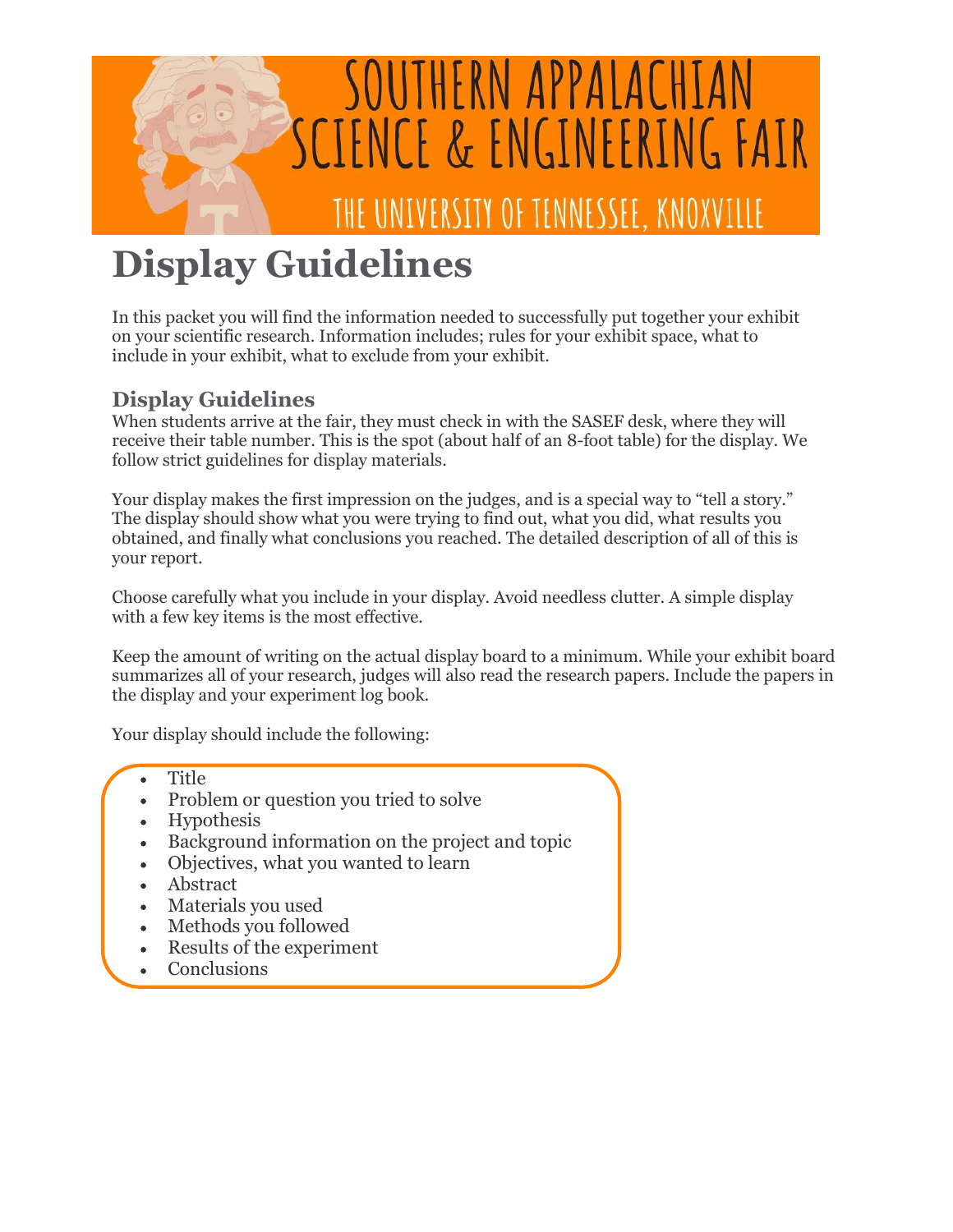

## **Exhibit Photographs and Drawings**

Use pictures, drawings, and photographs. "A picture is worth a thousand words". Take photographs of the progress of your project. You should photograph specimens from your experiments since most cannot be displayed at SASEF. Color photos are preferred.

In preparing any drawings or charts, avoid materials that smudge. If you use anything that might smudge, keep it covered until the last possible moment. Do not mount your photographs and drawings in an arbitrary fashion, but arrange them in an eye-catching way. Some displays lose their appeal because too much is included. Avoid too much color or gaudy combinations; they detract from the appeal of your exhibit.

Remember, the judges do their first evaluation of your project based upon what they can learn from your display. A picture without an explanation is easily misunderstood. For each picture, graph, or model, a brief description should be written.

As you assemble your display, lay everything out before attaching anything to your backboard. Arrange everything so that nothing on the board will be blocked from view. When everything is just the way you want it, attach it with glue.

Be sure your display meets the size requirements. Over-sized projects will be disqualified.

# **What Else to Exhibit**

If you exhibit a model, it should be neat and attractive. Place your complete report, materials used in the investigation, or samples from your experimental group on the table in front of the exhibit.

# **What to Exclude from Your Exhibit**

A large number of items on display does not mean your project is more comprehensive or detailed. Display only the materials that convey the most information. You cannot exhibit anything considered hazardous to the public. Many things you might not consider hazardous, cannot be exhibited. Check the [safety and display rules and regulations](https://sspcdn.blob.core.windows.net/files/Documents/SEP/ISEF/2021/Rules/Book.pdf) (on page 26 in link) before you arrive the SASEF. **Posters should be no larger than 24 inches high by 36 inches wide.**

## **Maximum Size of Project**

- Depth (front to back): 76 cm (30 in)
- Width (side to side): 122 cm (48 in)
- Height (floor to top):274 cm (108 in)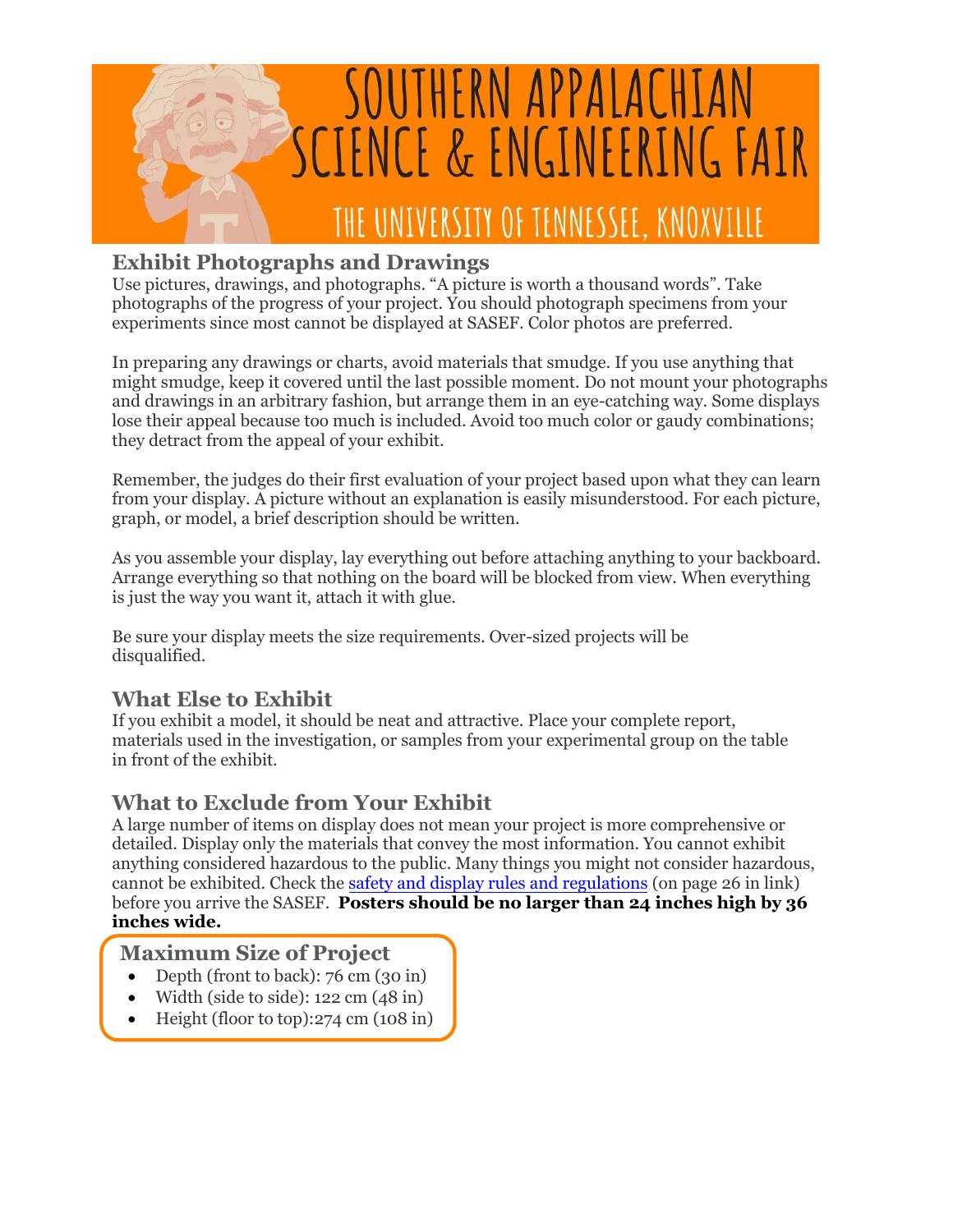

#### **Notes:**

- 1. Tables provided by SASEF will not exceed a height of 91 cm (36 in)
- 2. Backboards are not provided at SASEF
- 3. Display area consists of half of an 8 ft. table

#### **Not allowed at project or in booth:**

- Your name or school name on any part of the display
- Living organisms
- Taxidermy specimens or parts
- Preserved vertebrate or invertebrate animals
- Human or animal food
- Human/animal parts of body fluids (for example; blood, urine) (exceptions:teeth, hair, nails, dried animal bones, histological dry mount sections, and completely sealed wet mount tissue slides)
- Laboratory/household chemicals including water (exceptions: water integral to an enclosed apparatus or water supplied by the Display and Safety Committee)
- Poisons, drugs, controlled substances, hazardous substances or devices(for example: firearms, weapons, ammunition, reloading devices)
- Dry ice or other sublimating solids
- Sharp items (for example: syringes, needles, pipettes, knives)
- Flames or highly flammable display materials
- Batteries with open-top cells

### **Allowed at project BUT with the restrictions indicated:**

- Dried plant materials if permanently sealed in acrylic or other similar material
- Soil or waste samples if permanently sealed in acrylic or other similarmaterial
- Empty tanks that previously contained combustible liquids or gases must be certified as having been purged with carbon dioxide
- Any apparatus with unshielded belts, pulleys, chains, or moving parts with tension or pinch points may not be operated
- Class II lasers
	- o may be operated only by exhibitor
	- o posted sign must read "Laser Radiation: Do Not Stare into Beam."
	- omust have protective housing that prevents access to beam
	- o must be disconnected when not operating
- Class III and IV lasers may not be operated
- Large vacuum tubes or dangerous ray-generating devices must be properly shielded
	- Pressurized tanks that contain non-combustible materials may be allowed if properly secured.
	- Any apparatus producing temperatures that will cause physical burns mustbe adequately insulated.